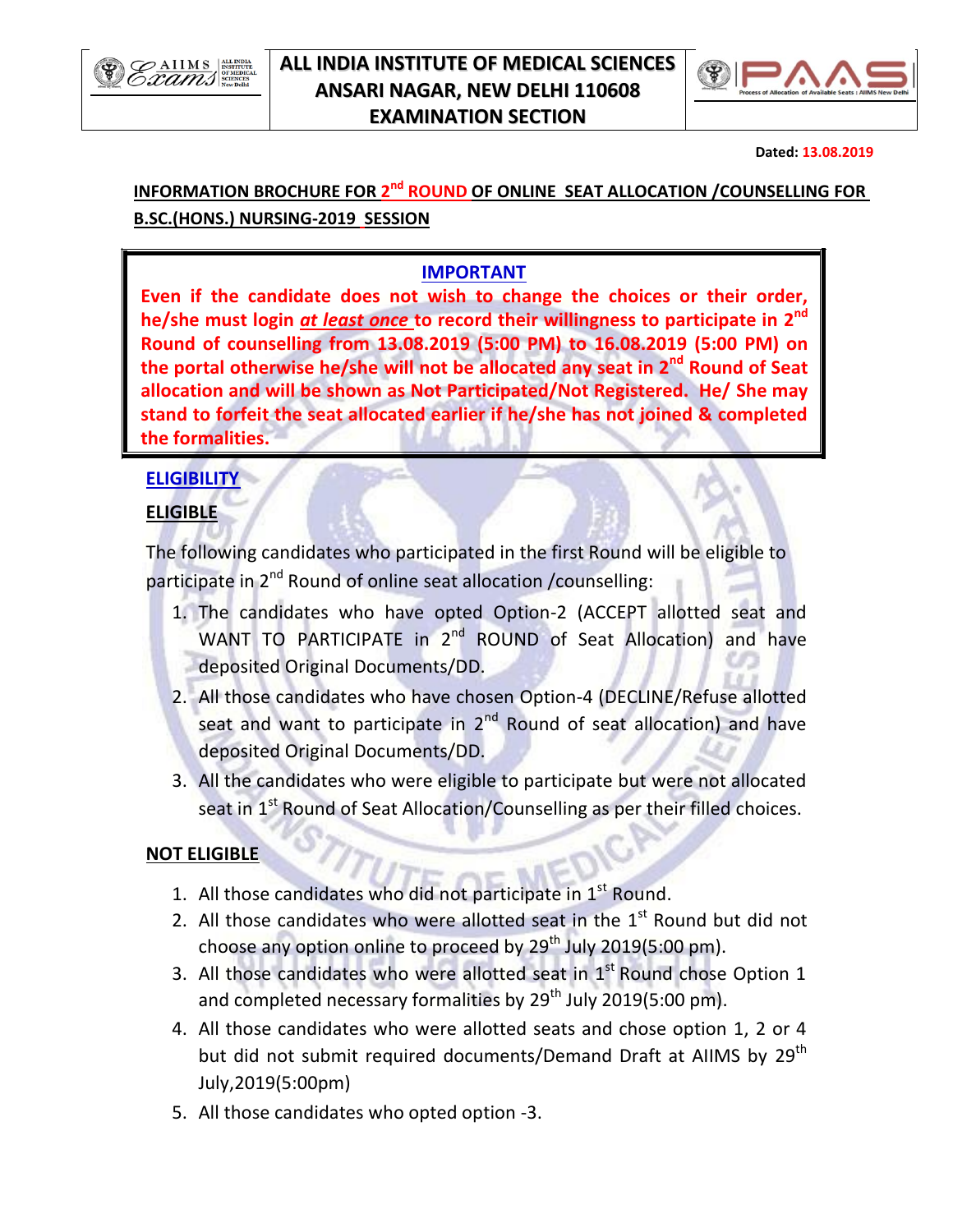#### **PROCEDURE:**

- 1. The eligible candidates for the  $2^{nd}$  Round will have to login for B.SC.(Hons.) NURSING-2019 Online Seat Allocation/Counselling portal. The link for the portal will be activated for eligible candidates in the MyPage accessible by logging in using the credential that they have used for filling application form and other processes related to AIIMS B.SC. (Hons.) NURSING-2019 entrance examination.
- 2. The B.SC.(Hons.) NURSING -2019 online seat allocation/counselling portal will show the seat filled by the candidates in the 1<sup>st</sup> Round of counselling. The candidates can edit (add, delete, reorder) choices (AIIMS). **Even if the candidate does not wish to change the choices or their order, the candidate must login at-least once to record their willingness to participate**  in 2<sup>nd</sup> Round by the dates specified in the Important Dates Link.
- 3. For the candidates who had chosen Option 2 (ACCEPT allotted seat and WANT TO PARTICIPATE in 2<sup>nd</sup> ROUND of Seat Allocation) in the 1<sup>st</sup> Round of Online Seat Allocation/Counseling, the already allotted choice (AIIMS) cannot be deleted from the choices. They can add, delete, reorder other choices. Any choice lower than the already allotted seat will NOT be considered for 2<sup>nd</sup> Round of Seat Allocation/Counselling.
- 4. The Portal will be opened for dates specified in the Important Dates link in the Portal. The choices made by the candidate will be locked either by the candidate OR automatically on the last Date and Time specified in the Important Dates link in the Portal.
- 5. All the candidates who are allocated seats in the 2<sup>nd</sup> Round are required to login to the B.SC. (Hons.) NURSING -2019 Online Seat Allocation/Counselling portal and actively choose one of the following options within date and time specified in the Important Dates link:

**Option A. ACCEPT allotted seat Option B. DECLINE/ REFUSE** allotted seat

[Those who have been allotted a seat in the 2<sup>nd</sup> Round of online Seat **Allotment/Counselling but DO NOT actively choose either to Accept or Decline/Refuse the offer (Option A or Option B) BY 5.00 PM on 26 th August, 2019 (Monday) and complete the necessary formalities by 5.00 PM on 26 th August, 2019 (Monday) shall be deemed to have declined/refused the offer. The seat shall be declared as vacant].**

**If candidate has have chosen Option A, then he/she is required to report allotted AIIMS by 5.00 PM on 26 th August, 2019 (Monday)** (Failure to do so will lead to forfeiture of the allotted seat)

Failure to login and selecting an option within date and time specified in the